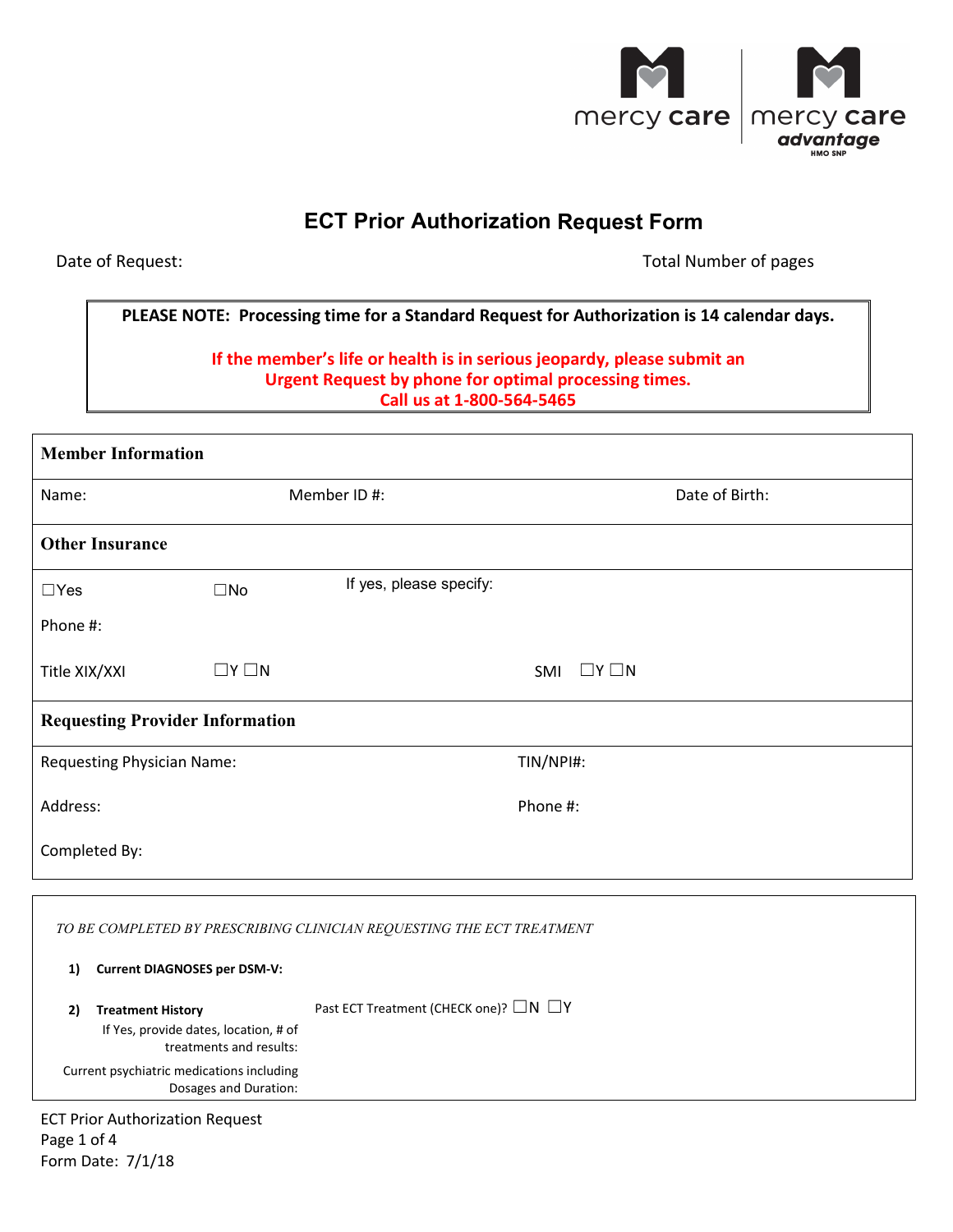## Member: ID Number:

#### a. Medication History: **Trials of antidepressants and augmentation strategies tried:**

| Medication | Dose Achieved | Duration | Results | Side Effects | Reason D/C |
|------------|---------------|----------|---------|--------------|------------|
|            |               |          |         |              |            |
|            |               |          |         |              |            |
|            |               |          |         |              |            |
|            |               |          |         |              |            |
|            |               |          |         |              |            |
|            |               |          |         |              |            |
|            |               |          |         |              |            |
|            |               |          |         |              |            |
|            |               |          |         |              |            |
|            |               |          |         |              |            |
|            |               |          |         |              |            |
|            |               |          |         |              |            |
|            |               |          |         |              |            |
|            |               |          |         |              |            |
|            |               |          |         |              |            |
|            |               |          |         |              |            |
|            |               |          |         |              |            |
|            |               |          |         |              |            |
|            |               |          |         |              |            |
|            |               |          |         |              |            |
|            |               |          |         |              |            |
|            |               |          |         |              |            |
|            |               |          |         |              |            |
|            |               |          |         |              |            |
|            |               |          |         |              |            |
|            |               |          |         |              |            |
|            |               |          |         |              |            |
|            |               |          |         |              |            |
|            |               |          |         |              |            |
|            |               |          |         |              |            |
|            |               |          |         |              |            |
|            |               |          |         |              |            |
|            |               |          |         |              |            |
|            |               |          |         |              |            |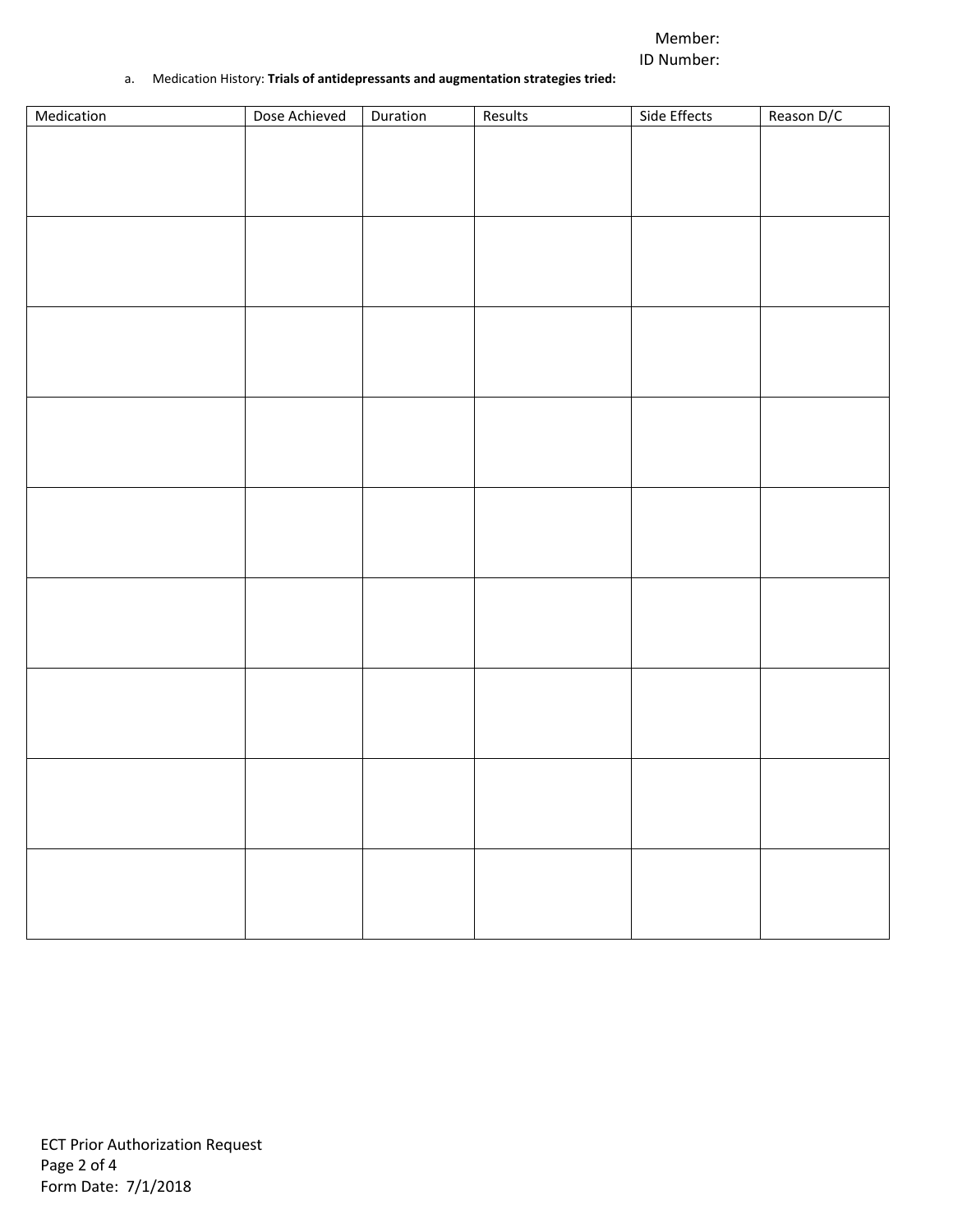#### Member: ID Number:

|    |    | ID Number:                                                                    |
|----|----|-------------------------------------------------------------------------------|
|    | a. | Target Symptoms:                                                              |
|    | b. | What will determine # of Treatments? (Success or Failure, Outcomes Measure):  |
|    | c. | Unavoidable adverse effects which are less likely or severe with ECT therapy: |
|    | d. | Need for rapid definitive response on physical or psychiatric grounds:        |
|    | e. | Additional information/consideration:                                         |
| 1) |    | <b>SUBSTANCE ABUSE HISTORY - History and Current Status:</b>                  |
|    |    |                                                                               |
|    |    |                                                                               |

#### 2) **MEDICAL HISTORY**:

**Current Physical Health Care Providers**:

| 1. PCP:        | Name: | Phone: |            |
|----------------|-------|--------|------------|
| 2. Specialist: | Name: | Phone: | Specialty: |
| 3. Specialist: | Name: | Phone: | Specialty: |

| <b>Known Medication Allergies:</b>          |
|---------------------------------------------|
| <b>Current Non-Psychiatric Medications:</b> |
| <b>Pregnancy Status:</b>                    |
| <b>Known Medical Conditions:</b>            |